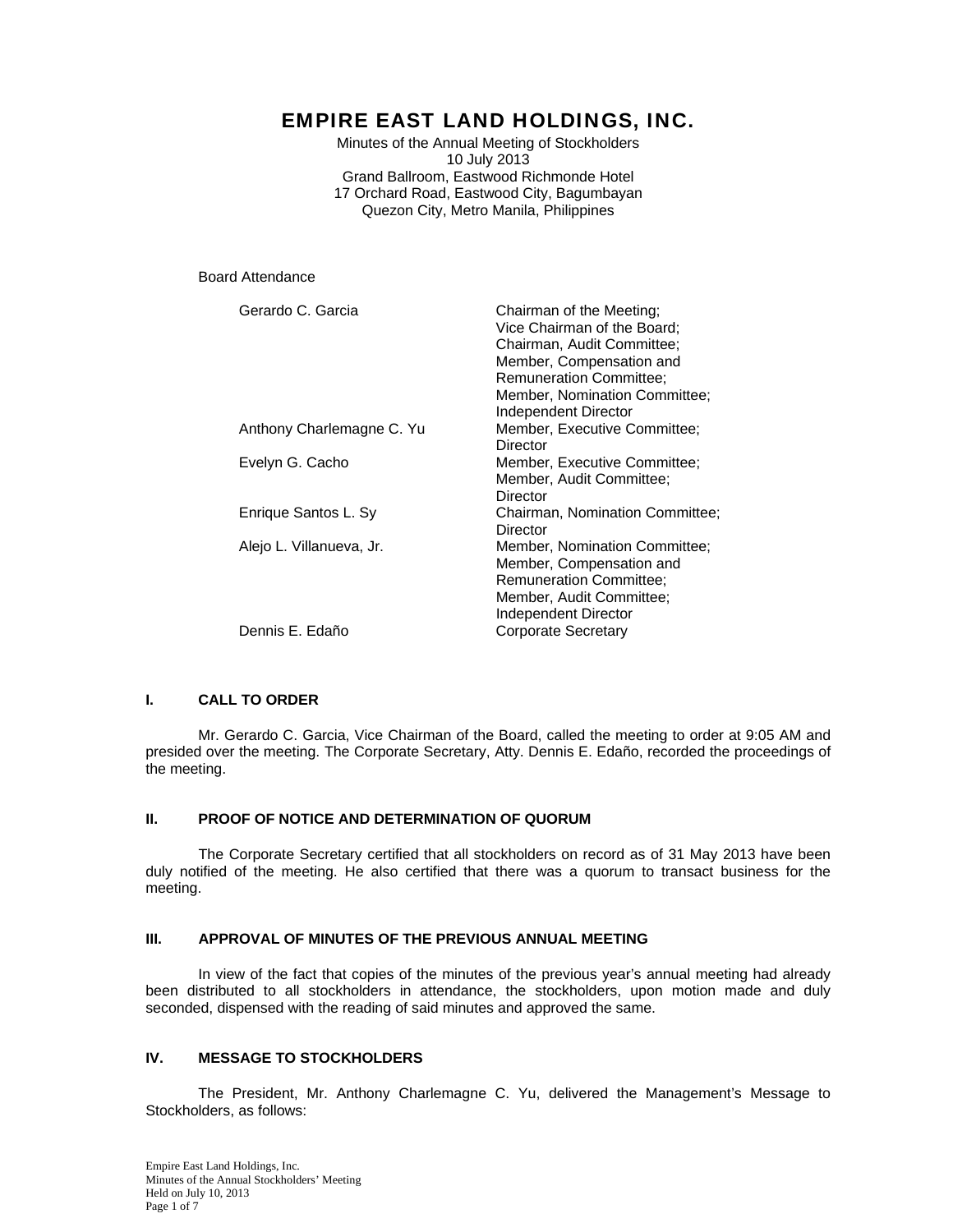The exceptional performance of Empire East Land Holdings, Inc. in 2012 was fueled by its commitment to continuous value creation. As we uplifted our brand to meaningfully impact a new breed of empowered, aspirational Filipino customers, we were able to successfully communicate a quality promise across all our real estate offerings: true accessible luxury. This promise has resonated with our core market, driving our strong financial results for the past year.

We are very pleased to report that Empire East and its subsidiaries registered real estate sales of PhP1.38 billion in 2012, a 40 percent jump from PhP938 million in 2011. Net income grew 26 percent to PhP235 million in 2012 from PhP186.10 million in the previous year. Meanwhile, reservation sales hit PhP12.98 billion, up 73 percent from PhP7.52 billion year on year. For the first quarter of 2013, reservation sales totaled PhP3.42 billion, an increase from PhP3.25 billion in the same period in 2012.

Our profitability last year was also buoyed by the economic environment, which saw above-average GDP growth, along with improved governance. Renewed consumer and investor confidence opened up new opportunities for the property sector. As the vibrancy of the economy continues in 2013, we are primed to achieve our goals and enhance shareholder value. We are also in a very good position to deliver Empire East's unique brand of luxury on a large scale.

We uplifted the Empire East brand to reflect true accessible luxury and meaningfully impacted a new breed of empowered, aspirational Filipino customers.

#### **Robust take-up for luxury portfolio**

In our marketing strategies for 2012, we consciously impressed a message of luxury on new and existing customers, bringing to focus our capability to offer upscale residences in the very best locations in Metro Manila and the South.

Our six-tower Kasara project in Pasig City, a showcase of urban resort residences and resort-themed amenities, enjoyed strong customer acceptance, which pushed our sales to 60 percent. The Rochester, also located in Pasig City, is 66 percent sold. The project is composed of eight mid-rise buildings and two high-rise towers, complemented by a wide range of fully functional play amenities, which we also completed last year.

The three transit-oriented developments, or TODs, we put on stream starting 2007 have remained exemplars of mobility and convenience for train-riding customers. Take-up for Pioneer Woodlands in Mandaluyong City is at 61 percent, while Little Baguio Terraces in San Juan City and San Lorenzo Place in Makati City are 50 and 71 percent sold, respectively.

Sales for The Cambridge Village in Pasig-Cainta, including new phase Central Park, are close to 90 percent. In the same way that we are confident about the continued reception of our recreation- and transport- centered developments, we are also assured that the large-scale community concept of The Cambridge Village will consistently be on the radar of homebuyers looking for a family-friendly address.

Our suburban inventory, particularly that of The Sonoma in Sta. Rosa, Laguna, is doing similarly well, with a take-up rate of nearly 90 percent. Aside from its lot and houseand-lot offerings, The Sonoma's portfolio includes lots in its commercial strip, which we believe will greatly benefit from the captive market in the community. The popularity of these commercial lots, now nearly sold out, can be attributed to the master-planned, integrated and self-sustaining concept of the project.

As we strengthened our presence in the new markets, we continued to honor our commitments to current clients by being mindful of our delivery schedules.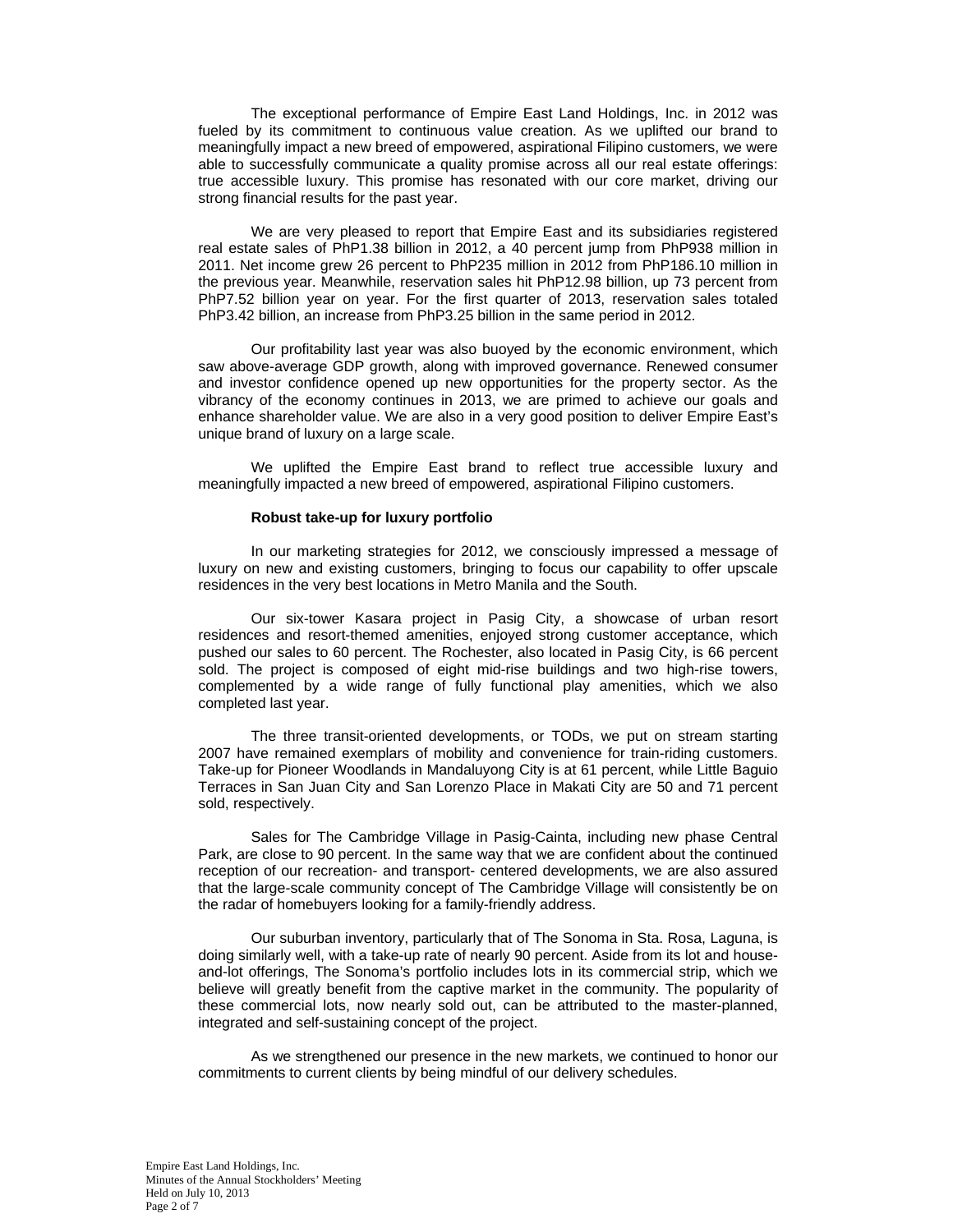#### **Efficient product roll-out and delivery cycles**

Empire East refreshed its inventory amid steady demand in 2012. We unveiled last year 12 new towers, with over 2,000 residential units, across six urban projects – Kasara. The Rochester, Pinoeer Woodlands, Little Baguio Terraces, San Lorenzo Place and Central Park. Units in each of the developments are moving well in the market. The Sonoma also had its share of launch activities. We opened close to 830 new units to the public in the project's latest phases, The Esplanade and The Pavilion, are now 84 and 86 percent, sold.

Brand building was at the heart of our marketing efforts last year. Inspired by advertising campaigns undertaken in Hong Kong and Singapore, we were aggressive in promoting our projects out of home. Mobile billboards and billboards in various transport hubs were extremely effective in creating brand recall and generating inquiries, which translated to actual sales.

As we strengthened our presence in new markets, we continued to honor our commitments to current clients by being very mindful of our delivery schedules. This year, we will begin turnover for Pioneer Woodlands Towers 1 and 2, Little Baguio Terraces Tower 1 and San Lorenzo Place Tower 4, We are on schedule to hand over new towers in our current construction timetables every year for the next few years. Delivery is also set to start for The Sonoma's first phase The Enclave, which is nearing sold-out status.

We incurred PhP2.5 billion in construction costs in 2012. This year, we expect to spend about PhP4 billion to PhP4.5 billion for the development of new and current projects.

We will continue to dedicate our efforts to making luxury home ownership a reality for more Filipinos.

#### **Long-term orientation and strategic advantage**

Capturing value at the soonest possible time is key to Empire East's longevity. We are actively amassing a strategic land bank in prime locations. By the end of 2012, our land bank consisted of nearly 450 hectares of property. From 2012 to May this year, we were able to secure new tracts of land, which include properties located in Quezon City, San Juan, Parañaque and Las Piñas.

Having enough land to develop in the next five to 10 years is very important. In order to remain competitive over the long term, however, we need to constantly innovate and extend our reach. As part of our 2013 strategy, we are looking to launch new real estate concepts and expand our territory in the South as a way to stimulate the market and gain an edge over our competitors.

Moving forward, we will continue to dedicate our efforts to making luxury home ownership, and consequently, a luxury lifestyle, a reality for more Filipinos. We are cognizant that in setting the bar higher, we are, as a Company, challenging ourselves to be more-and give more-to our customers, our business partners and our shareholders.

In closing, we would like to thank everyone who has shared in our vision all these years. We look forward to scaling up the Empire East business with your support and confidence.

# **V. OPEN FORUM**

Below is a summary of the questions raised and answers given during the Open Forum:

Question: First of all, congratulations regarding the raise of new capital by issuing shares to Megaworld. Public float went down to 20%. Is there any attempt to consolidate the business with Megaworld?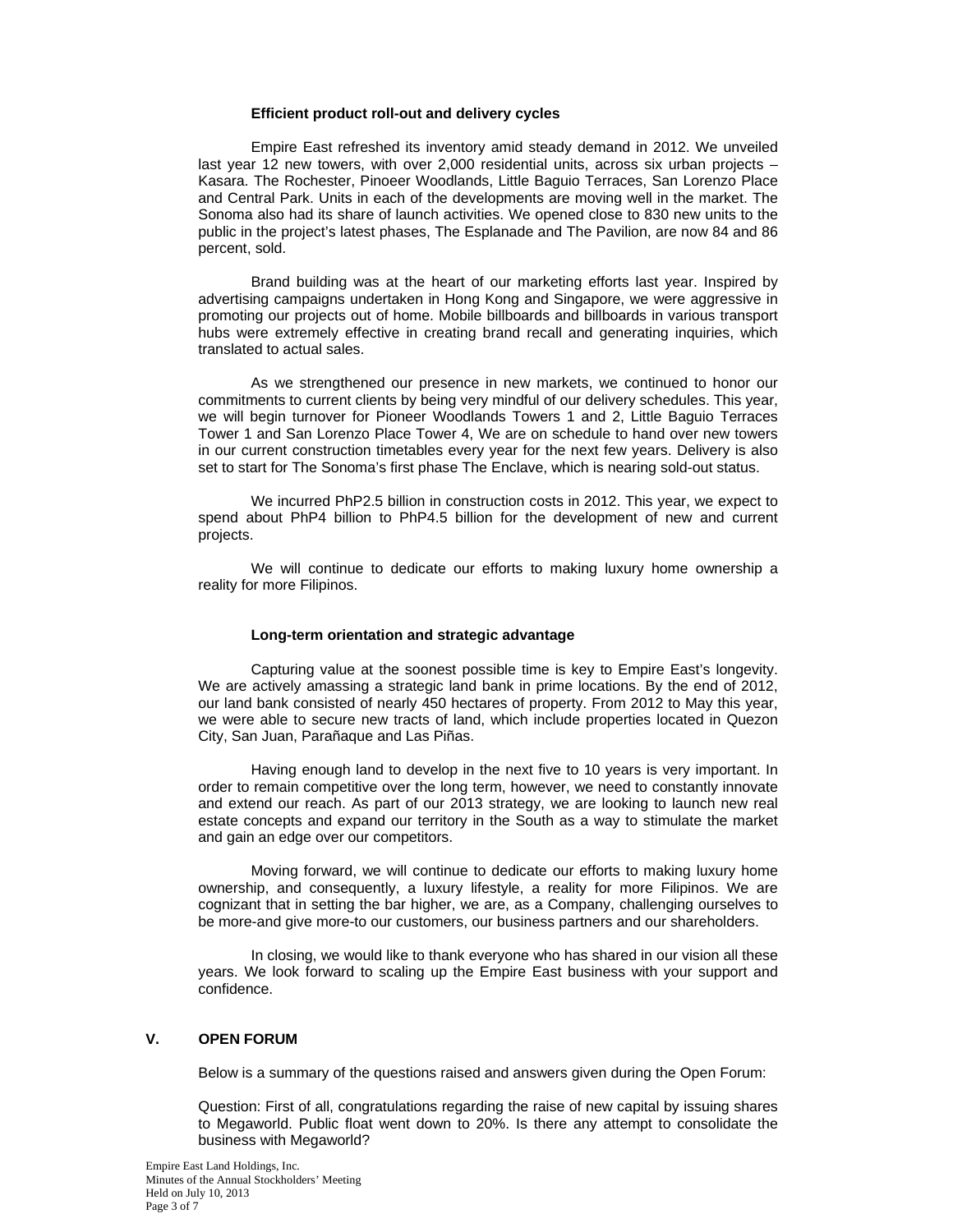Answer: Megaworld announced that it will consolidate our property company under Megaworld in order to ensure that it is a stronger property arm. However, there is no attempt to *delist* Empire East.

Question: You announced about the 450-hectare of landbank and additional landbank. Is it on the joint venture or is the land really owned by Empire East?

Answer: Those in landbank are owned by Empire East. Those under joint venture will not be considered as part of landbank.

Question: We know that Empire East announced a lot of developments around the Entertainment City. Can you give us some overview regarding this development?

Answer: There was a general Memorandum of Agreement signed with Okada. In so far as residential units are concerned, there was an expression of interest on our part and there is an expression of interest also on their part to develop residential units in the Entertainment City. Empire East will not enter into casino operations and that's very clear. Right now, we are watching the current developments because we have to check the developments on their casino site before we go into the residential units. There are ongoing discussions with them and we will always be open to new ventures for as long as we think that it is profitable for our company.

Question: So, at the moment, the project is on hold depending on the casino?

Answer: No. The project is still there. We would like to find out and verify with the other party whether or not they would like to pursue the project, whether or not the casino will push through. The main thrust of our partner is their casino operations. If the project would push through for the residential development, we'll be in and we're very interested in that. Entertainment City consists of four major players, so we do not have to depend on any of the casino operators. However, we need to check whether or not the other party will continue with their casino operation for them to continue the residential development.

Question: I have read that Empire East plans to put up 25 condominiums in the Entertainment City. I just want to find out what happened to that agreement?

Answer: We have that Memorandum of Agreement with the other party. However, we are in continuous discussion because we would like to know the status of their intent to develop both the casino and the residential components. As far as we're concern, we're only interested in residential component. Since they are the land owner and we are the joint venture developer, we would need the land owner to join with us in order for us to continue with that development.

Question: Recently, there have been a lot of talks about bubble in the property market, what is your take on that and how stable is Empire East at present?

Answer: The talks about property bubble started sometime in May this year, when Bangko Sentral ng Pilipinas came up with a report stating that the total real estate loans in proportion to the total loans is beyond already the 20% cut that was set by the Central Bank during the Asian financial crisis.

However, one must be mindful at the fact that this 20.86% figure that we have right now represents a revise calculation so we're not comparing apples to apples here because what happened was that the Central Bank dropped all those original exclusions, including those loans granted to low income or the socialized housing and those with guarantees.

Also, the figure of 20% cut during the Asian financial crisis did not capture the data regarding securities issued to property firms which is now captured. The Bangko Sentral said a comparison to that of the Asian crisis may not be completely accurate despite that both Bangko Sentral ng Pilipinas and the Bankers Association of the Philippines have come up with a statement and clarified that the level is actually okay and what is more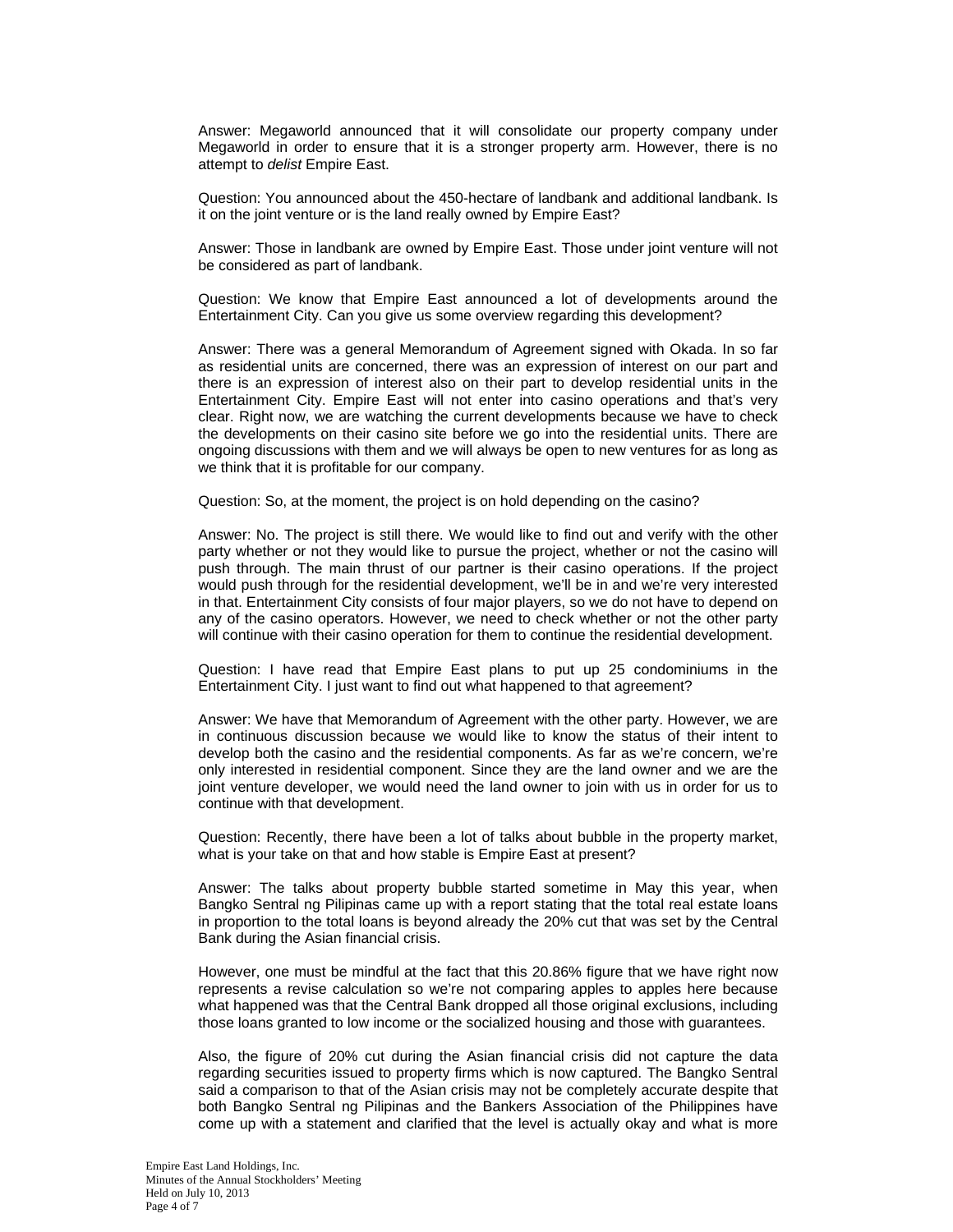important according to the Central Bank and the Bankers Association of the Philippines is the level of nonperforming loans as against the total loans.

When we speak of non-performing loans, we're talking of those unpaid for over 30 days from the date they're due and if you look at the figures, they continue to be stable at around 3.7%. According to the Central Bank, it is the important figure that we have to look at. Now, in so far as your company is concerned, we sell to end users. Because of that, we do not sell to the speculative market. Having said that, we can say that the Philippines is far from an over-supply situation that you find whenever there is what you call a bubble.

Moody's and Fitch have come up with a statement saying that the threat of an oversupply or a bubble in the Philippines is not a problem at all. In fact, they compared us to all the countries within the region and considered the Philippines as one that has the most minimal threat in so far as the bubble is concerned. The rating company also said that the reason for the robust sale is because there is really a demand and aside from that, the economy is going very fast.

Now, as to your second question, as to whether or not Empire East is stable, I can categorically say that your company has never been as stable as it is today. If you look at the assets of the company with 25.7 billion, we have trade receivables of 4 billion and as reported to you, we have also very aggressive landbanking in order for us to prepare ourselves not only for the present but also for the future and of course incidentally, we're also majority owned by one of the biggest corporations in the Philippines, in Asia, Megaworld Corporation.

So we'd like to assure you that first, we do not see a property bubble right now, second your company is very stable.

Question: We are aware that there are a lot of property developers offering so many projects right now. So I would like to ask, how is Empire East facing the competition or has it affected the company sales?

Answer: Yes. There are many developers entering the property market right now offering different projects today. Instead of considering that as a threat, we think that there is really reason for us to consider it as 'healthy' due to various reasons.

First, if we relate your question to the question previously taken. When we have an asset bubble, it usually forms at a time when price is over inflated for a particular asset. Now, an asset bubble of course can be aggravated by the lack of supply. Given that we do have a lot of property developers now in the market, we solved that problem of supply and we prevented an asset bubble from happening in the Philippines.

Second, with so many developers coming into the market, the developers have no choice but to become more innovative and to offer better products and I think, ultimately, it turns out to benefit the end-users, our buyers as well as the real estate industry as a whole.

Now, how does that affect our sales?

We are just very lucky that despite the competition, Empire East was ahead of its time, because we are the first major developer in the middle income market. We were able to sustain our lead. As mentioned earlier, if you compare our last year alone, our reservation sales increased by 73% and that is close to about 13 billion pesos. To contextualize it, that increase was based on 2011 which in itself was already a very good year. So, moving forward, we can continue with the kind of pace that we have right now, primarily because we are aware of the market, we know where the market is and we continue to be very innovative in the products that we offer.

Question: As I scan the annual report you provided this morning, I noticed that the liabilities especially the loans decrease from 2011 to 2012. Does this means that the company did not avail loan from any bank despite that they are aggressively offering lower interest rates? Why is that so?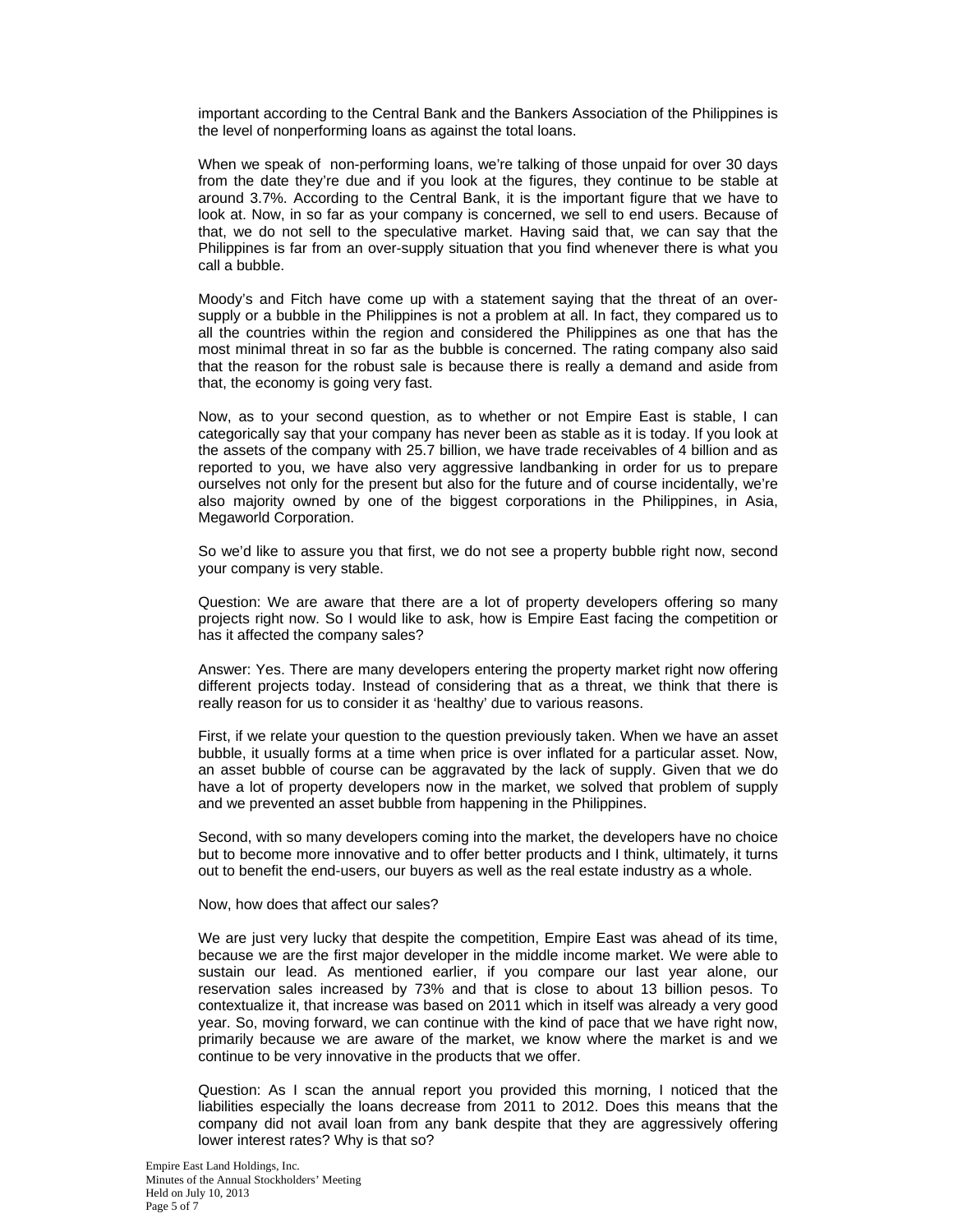Answer: You're correct, the company can easily avail of loans given the aggressiveness of banks and financial institutions today but, we decided that it is more prudent for us not to do so. Instead of going to banks or financial institutions, we have decided to do equity financing in order to bring in more fresh capital and we think it is safer, better and we achieve the same purpose. We issued additional shares in order to fund the activities of the company. And we think that is so much better considering that the banks are usually aggressive in good times but banks can tend to be very rapacious during bad times, so we are very careful about that, and that is the reason why we felt that it may be better for us, at least for now, to do raise funds for equity financing.

Question: Does it mean, until 2013, you're using equity as financing?

Answer: No, I think we have reached a certain level where do not have to do that anymore.

Question: What can you say about the recent Two Serendra explosion? I mean, is there a possibility that any of our projects will also suffer from that kind of accident?

Answer: It is difficult to give a comment about other developers but as you know, that was an accident. That accident was caused by an explosion because the LPG was pipe-in. Such accident was further aggravated by prefab materials used, and it hit people on the ground.

To assure you, we do not use pipe-in LPG in any of our developments. And we do not use prefab materials in our developments. As we are learning from that incident and many other experiences among other developers, we, at Empire East also decided to have an in-house property management organization within the group in order for us to ensure that these things are checked. It helps when we have an in-house property management.

# **VI. ENGAGEMENT OF EXTERNAL AUDITOR**

The Presiding Officer informed the stockholders that the Audit Committee of the Board of Directors has recommended to the Board the engagement of Punongbayan & Araullo as external auditors of the Company for the audit of the Company's financial statements for the year ending 31 December 2013 and that the Board has approved such engagement.

Upon motion made and duly seconded, the stockholders approved the following resolution:

"RESOLVED, that the engagement of Punongbayan & Araullo as external auditors of the Company for the audit of the Company's financial statements for the year ending 31 December 2013, be approved."

# **VII. RATIFICATION OF ACTS AND RESOLUTIONS OF THE BOARD OF DIRECTORS, EXECUTIVE COMMITTEE AND MANAGEMENT**

The Presiding Officer proposed the ratification of all acts of the Board of Directors, Executive Committee and Management during the period covering 1 January 2012 to 31 December 2012. These acts include resolutions duly adopted by the Board of Directors and/or its Executive Committee, such as appointment of contract signatories, appointment of representatives to homeowners' associations, application for permits and licenses for projects, registration of master deed and restrictions of projects, operation of bank accounts and other bank transactions, consolidation and subdivision of lots and titling of projects, development and operation of projects, property acquisitions, dispositions, leases and joint ventures, purchase and sale of subscriptions, and appointment of stock transfer agent.

Upon motion made and duly seconded, the stockholders approved the following resolution: